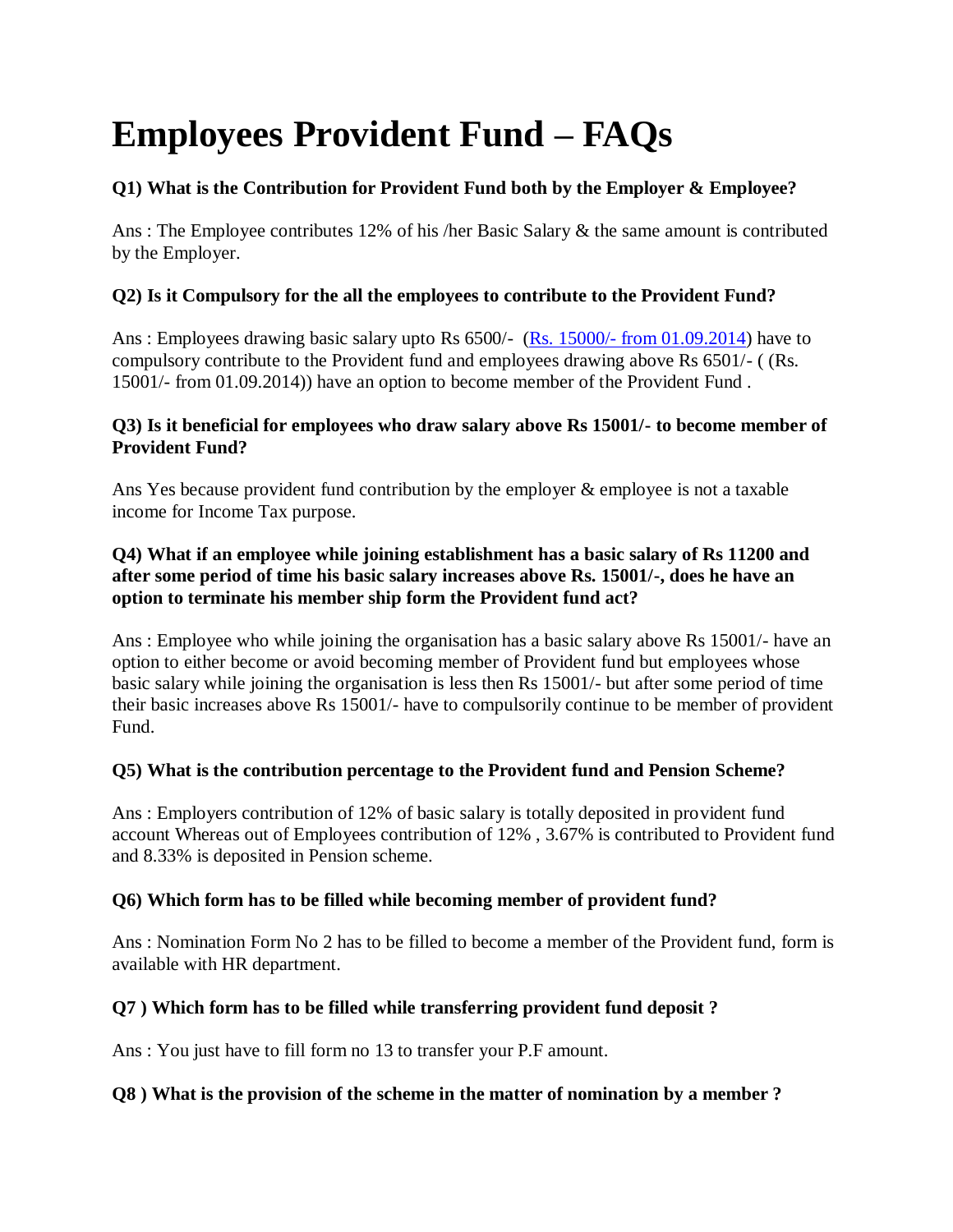Ans : Each member has to make a nomination to receive the amount standing to his credit in the fund in the event of his death. If he has a family, he has to nominate one or more person belonging to his family and none other. If he has no family he can nominate any person or persons of his choice but if he subsequently acquires family, such nomination becomes invalid and he will have to make a fresh nomination of one or more persons belonging to his family. You cannot make your brother your nominee as per the Acts.

#### **Q9 ) When is an employee eligible to enjoy pension scheme ?**

Ans : For an employee to become eligible for Pension fund, he has to complete membership of the Fund for 10 Years.

#### **Q10 ) What does it mean by continuous service of ten years ?**

Ans : When we say continuous service of 10 years in Employee Pension Fund, we mean to say that during services, for e.g., an employee who has worked with X company for say 3 years, then he resigned from that organisation and joined Y company, wherein he worked for 2 years, then resigned from there to join establishment for 5 years but during these 10 years of service he has not withdrawn but transferred his Employee pension fund, then we say continuous service of ten years.

#### **Q11 ) When can an employee avail the benefit of Employee pension fund scheme which he has contributed during his ten years of continues service /**

Ans : An employee can avail the benefit after completion of 58 years of service.

#### **Q12 ) What happens to the provident fund & Employee Pension fund if an employee who wants to resign from the service before completion of ten years of continues service?**

Ans : Employee can withdraw the PF accumulations by filling Forms 19 & 10 C which is available with the HR department.

#### **Q13 ) What is this 19 & 10C form ?**

Ans : Form No 19 is for Provident fund withdrawal & Form No. 10 C is for Pension scheme withdrawal.

#### **Q14 ) Do we get any interest on the amount which is deposited in the Provident Fund account?**

Ans : Compound interest as declared by the Govt. is given for every year of service.

#### **Q15 ) What is the accounting year for Provident fund account?**

Ans : Accounting year is from March to February.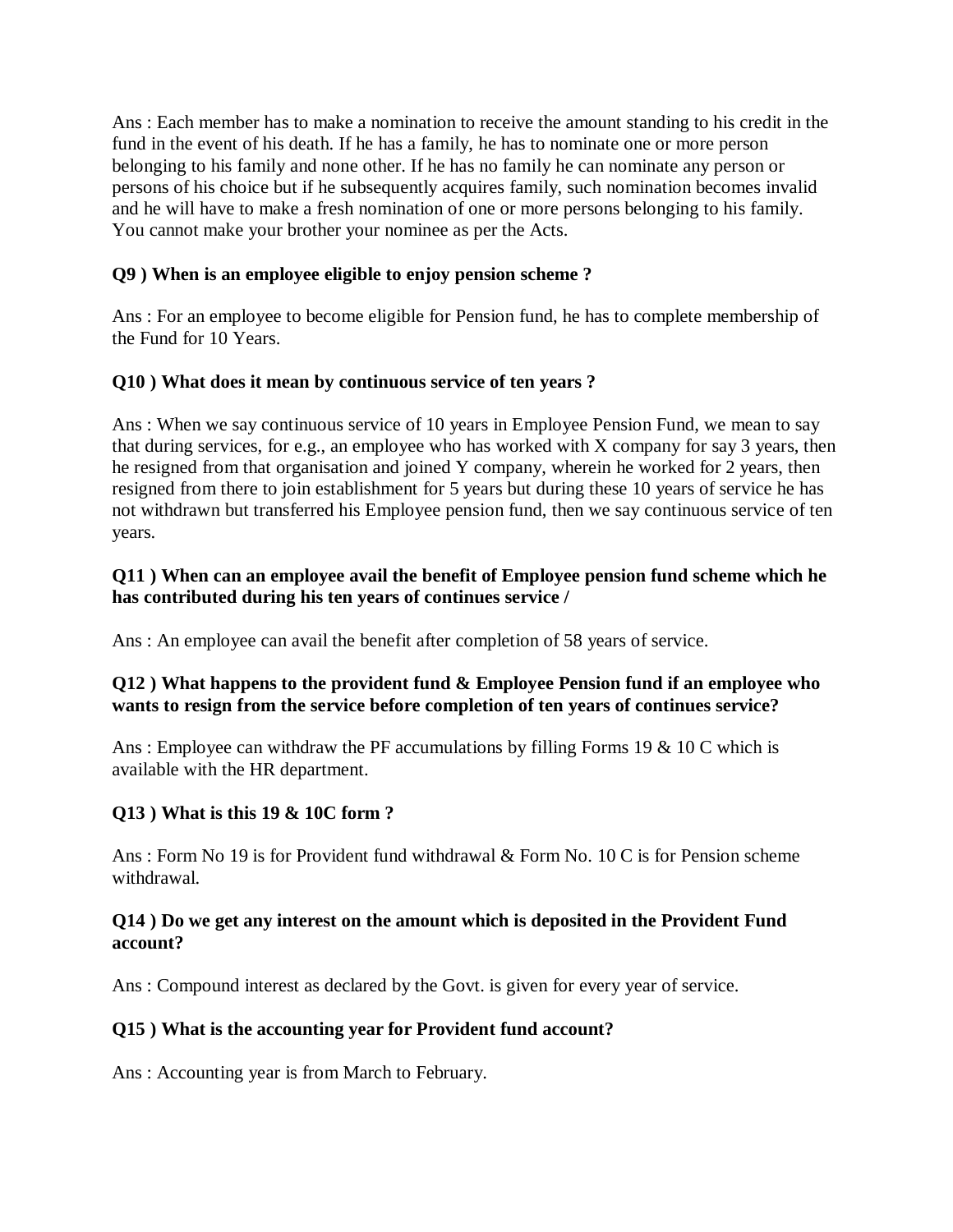#### **Q16 ) What are the benefits provided under Employee Provident Fund Scheme?**

Ans : Two kinds of benefits are provided under the scheme-

a) Withdrawal benefit

b) Benefit of non -Refundable advances

#### **Q18 ) What is the purpose of the Employee's Pension Scheme ?**

Ans : The purpose of the scheme is to provide for

1) Superannuation pension.

2) Retiring Pension.

3) Permanent Total disablement Pension

Superannuation Pension: Member who has rendered eligible service of 20 years and retires on attaining the age of 58 years.

Retirement Pension: member who has rendered eligible service of 20 years and retires or otherwise ceases to be in employment before attaining the age of 58 years.

Short service Pension: Member has to render eligible service of 10 years and more but less than 20 years.

#### **Q19 ) How much time does it take to receive P.F & pension money if an employee resigns from the Service?**

Ans : Normally the procedure for receiving P.F & Pension money is, the employee has to fill 19 & 10 c Form and submit the same to PF Desk , which is then submitted to the P.F office after two months, this two months is nothing but a waiting period as the rules are that an employee should not be in employment for two months after resigning if he has to withdraw his P.F amount. After completion of two months the form is submitted to the regional provident fund Commissioner office after which the employee receives his amount along with interest within a period of 90 days.

#### **Q20 ) Do we receive money through postal order ?**

Ans Previously there was a procedure wherein member use to get P.F through Postal order but now While submitting the P.F form withdrawal form you have to mention your saving Bank account No. & the complete address of the Bank where you hold the account.

#### **Q21 ) How would I know the amount of accumulations in my PF account ?**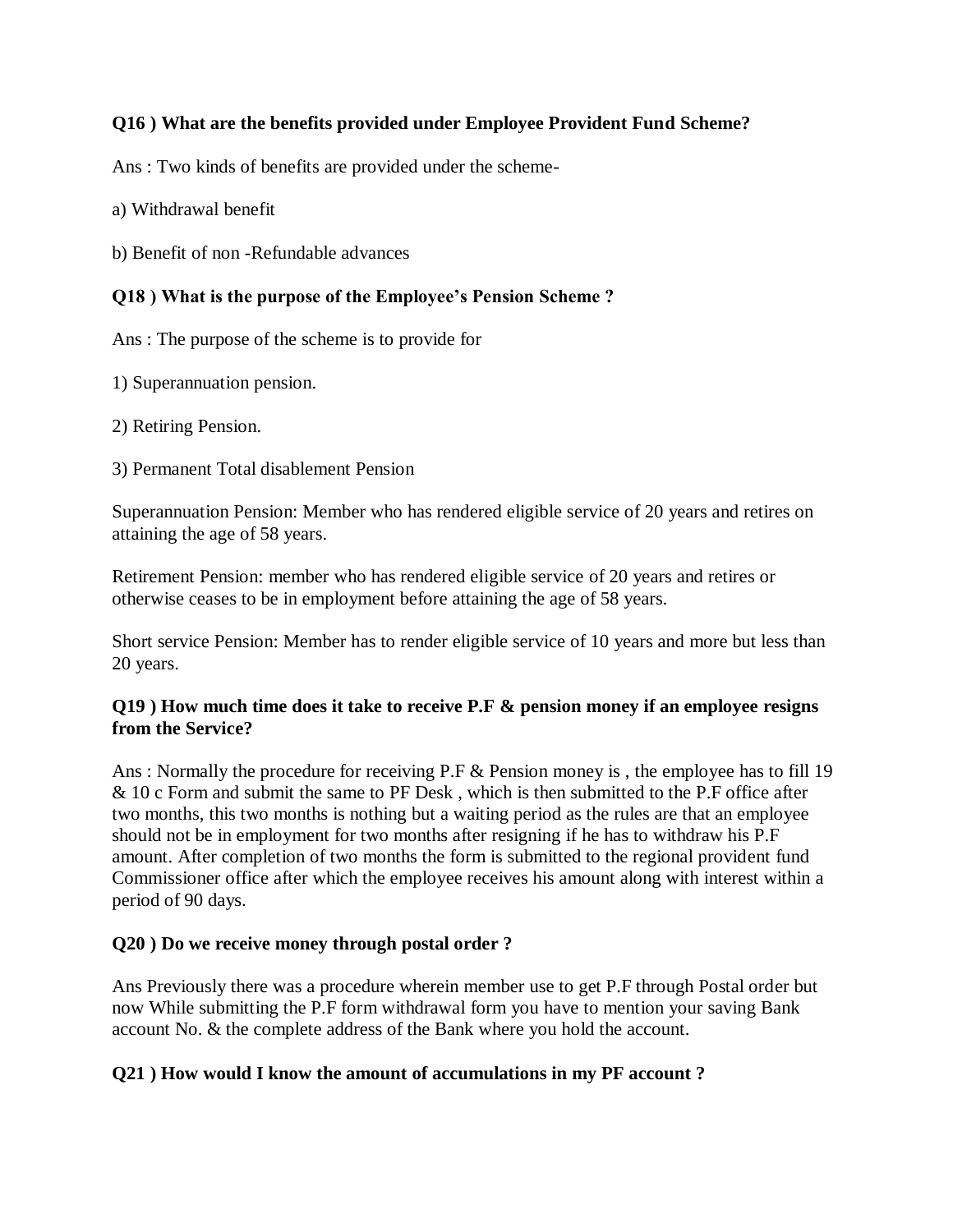Ans : PF office sends an annual statement through the employer which gives details about the PF accumulations. The statement contains details like, Opening balance, amount contributed during the year, withdrawal during the year, interest earned and the closing balance in the PF account. This statement is sent by the PF department on completion of the financial year.

## **Q22 ) Which establishments are covered by the Act ?**

Ans : Any establishment which employs 20 or more employees. Except apprentice and casual laborers, every Employee including contract labour who is in receipt of basic salary up to Rs. 6500 p.m. (Rs. 15000/- from 01.09.2014) is covered by the Act.

#### **Q23 ) In case after registering the establishment at any point in time, the number of employees working in it becomes less than 20 then will the Act apply ?**

Ans : Any establishment which has been covered under the Act once shall continue to be governed by the Act even if the number of persons employed therein at any time falls below 20.

#### **Q24 ) Is the Act applicable to a factory which is closed down but is employing a few employees to look after the assets of the establishment ?**

Ans : No, Where the establishment is closed down and only four security men are employed for keeping a watch over the assets and properties of the establishments, the Act would not be applicable.

#### **Q25 ) Is a trainee an employee under the Act ?**

Ans : Yes, a trainee would be considered as an employee as per the Act but in case the trainee is an apprentice under the Apprentice's Act then he/ she will not be considered as an employee under this Act.

#### **Q26) Is it possible to appeal the orders of the Central Government or the Central Provident Fund Commissioner?**

Ans : Yes, there is a body called as Provident Fund Appellate Tribunal where an employer can appeal.

#### **Q27 ) Who is the authority to decide regarding the disputes if any ?**

Ans : In case there is a dispute regarding the applicability of the Act or the quantum of money to be deducted etc. the authority to decide are the

- i) Central Provident Fund Commissioner,
- ii) any Additional Provident Fund Commissioner,
- iii) any Additional Central Provident Fund Commissioner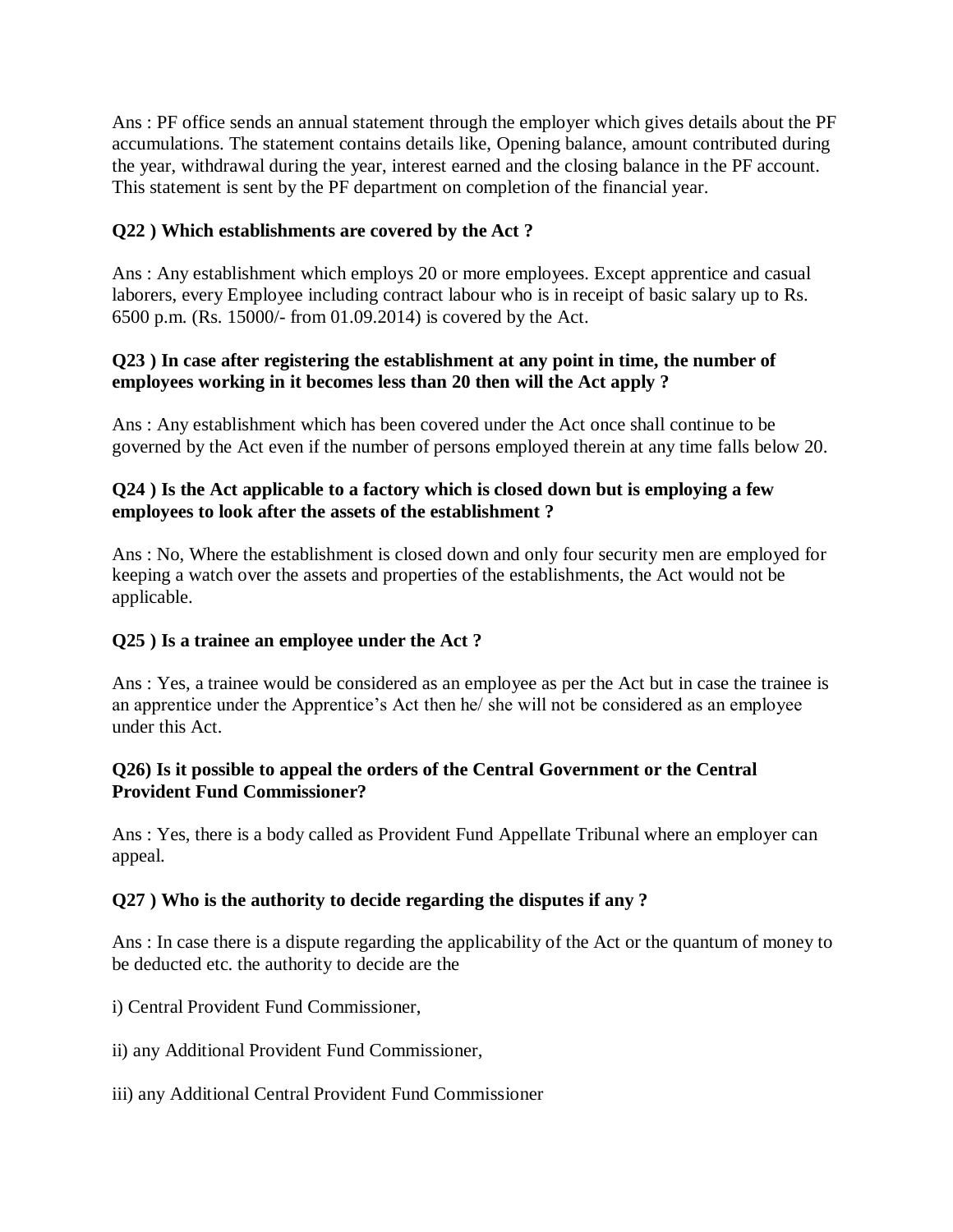iv) any Deputy Provident Fund Commissioner

v) any Regional Provident Fund Commissioner or

vi) any Assistant Provident Fund Commissioner

#### **Q28 ) What in case there are workers involved as Contract labour ?**

Ans : It is the responsibility of the Contractor to deduct the PF and submit a statement to the Principal Employer in the prescribed format by 7th of every month. The Company becomes the Principal Employer would be responsible for the PF deduction of the workers employed on contract basis.

#### **Q29 ) Are the persons employed by or through a contractor covered under the Scheme ?**

Ans : Persons employed by or through a contractor are included in the definition of " employee " under the Employee's Provident Finds Act, 1952, and as such, they are covered under the Scheme.

#### **Q30 ) In case the Contractor fails to deduct and submit the PF amount from the contract workers then what is to be done ?**

Ans : The Company being the Principal employer is responsible for the PF to be deducted from the Contract workers as well. In case the Contractors fails to deduct and submit the PF dues then the Company has to pay the amount and can later on recover the amount from the Contractor.

#### **Q31 ) Could the employer be punished in case the remittance of contribution by him is delayed in a Bank or post office ?**

Ans : Employer cannot be punished or penalized in case there is a delay in the remittance of the contribution on account of delay in Bank or post office.

#### **Q32 ) What happens in case there is a salary revision and a raise in the basic salary of the employee and arrears need to be paid, Do we need to deduct PF from the arrears as well ?**

Ans : Arrears are considered to be emoluments earned by the employee and PF is to be deducted from such arrears.

#### **Q33 ) Is it possible for an employee to contribute at a higher rate of interest than 12 % ?**

Ans : Yes, if an employee desires to contribute an amount at a higher rate of interest than 12 % of basic salary then they can do so but it does not become obligatory for the employer to pay anything above than 12 %. This is called voluntary contribution and a Joint Declaration Form needs to be filled up where the employer and the employee both have to give a declaration as to the rate at which PF would be deducted.